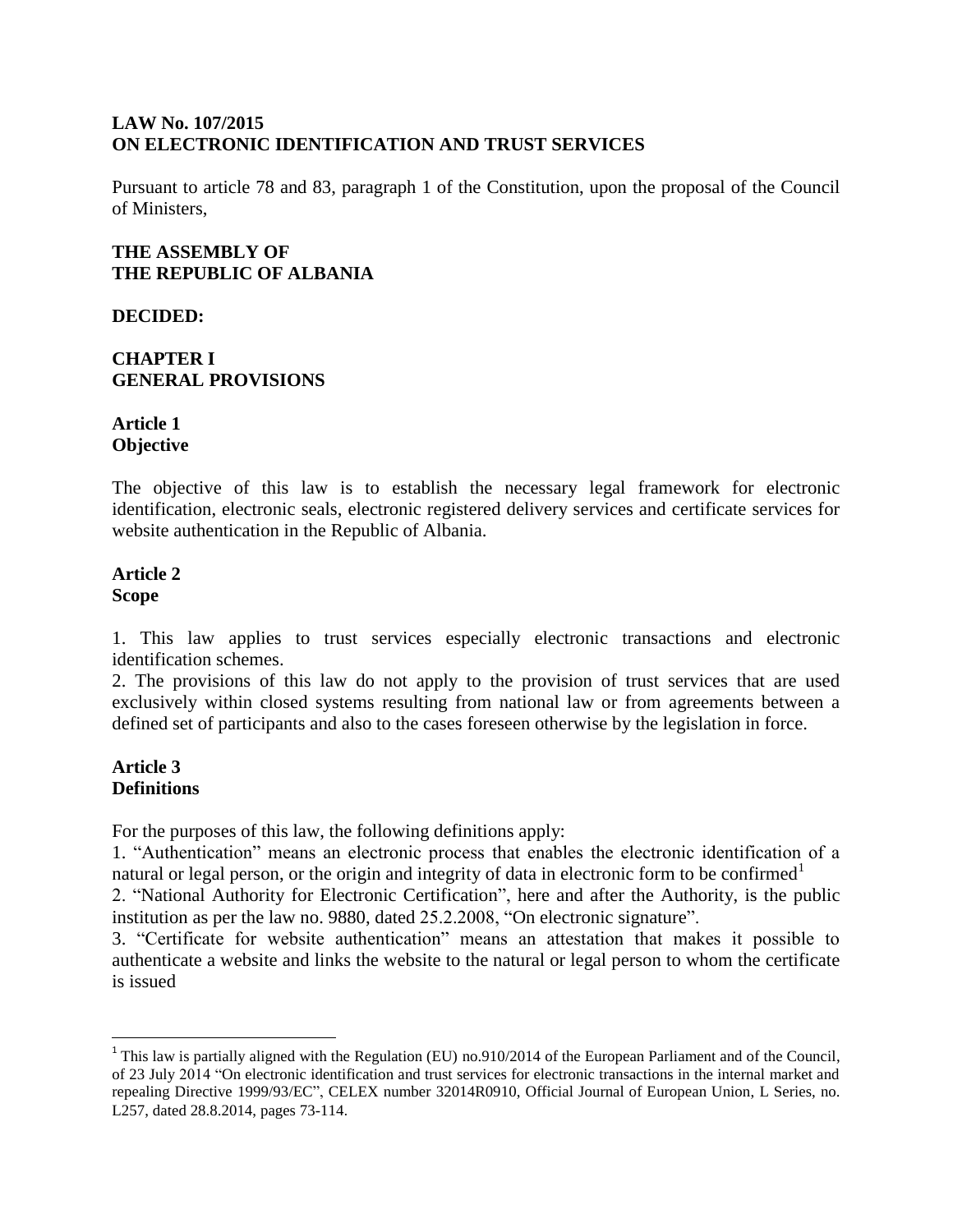4. "Qualified certificate for website authentication" means a certificate for website authentication, which is issued by a qualified trust service provider and meets the requirements laid down in law.

5. "Certificate for electronic seal" means an electronic attestation that links electronic seal validation data to a legal person and confirms the name of that person.

6. "Qualified certificate for electronic seal" means a certificate for an electronic seal that is issued by a qualified trust service provider and meets the requirements laid down in this law.

7. "Safe electronic identification" means the electronic identification of a natural person and certification of authenticity of his/her identity, by using person identification data in electronic form uniquely representing either a natural or legal person, or a natural person representing a legal person.

8. "Initial identification" means the verification of the identity of the applicant to be provided with the electronic identification means.

9. "Creator of a seal" means a legal person who creates an electronic seal;

10. "Holder of the identification means" is the natural person, who has been provided with the identification means by the identification service provider based on agreement recognized by the parties.

11. "Electronic seal creation device" means configured software or hardware used to create an electronic seal;

12. "Qualified electronic seal creation device" means an electronic seal creation device that meets mutatis mutandis the requirements laid down in this law.

13. "Electronic identification means" means a material and/or immaterial unit containing person identification data and which is used for authentication for an online service.

14. "Trust service provider" means a natural or a legal person who provides one or more trust services either as a qualified or as a non-qualified trust service provider.

15. "Qualified trust service provider" means a trust service provider as per the law no. 9880 dated 25.2.2008 "On electronic signature" which in addition to the services laid down in this law, may provide other trust services.

16. "Conformity assessment body" means a natural or legal body according to law "On electronic signature" which carries out conformity assessment of a qualified trust service provider, in addition to the provision of qualified trust services.

17. "Relying party" means a natural or legal person that relies upon an electronic identification or a trust service;

18. "Electronic identification scheme" means the set of electronic identification means and systems which are necessary for the electronic identification;

19. "Trust service"' means an electronic service which consists of: the creation, verification, and validation of electronic seals, electronic registered delivery services and certificates related to those services, or the creation, verification and validation of certificates for website authentication; or electronic identification through electronic identification means used within the electronic identification scheme, the preservation of seals or certificates related to those services.

20. "Qualified trust service" means a trust service, providing qualified electronic signature and qualified time stamps, according to law no. 9880, dated 25.2.2008, "On electronic signature", qualified time stamps, qualified electronic registered delivery service, qualified certificate for website authentication, electronic identification through electronic identification means used within the electronic identification scheme, as laid down in this law.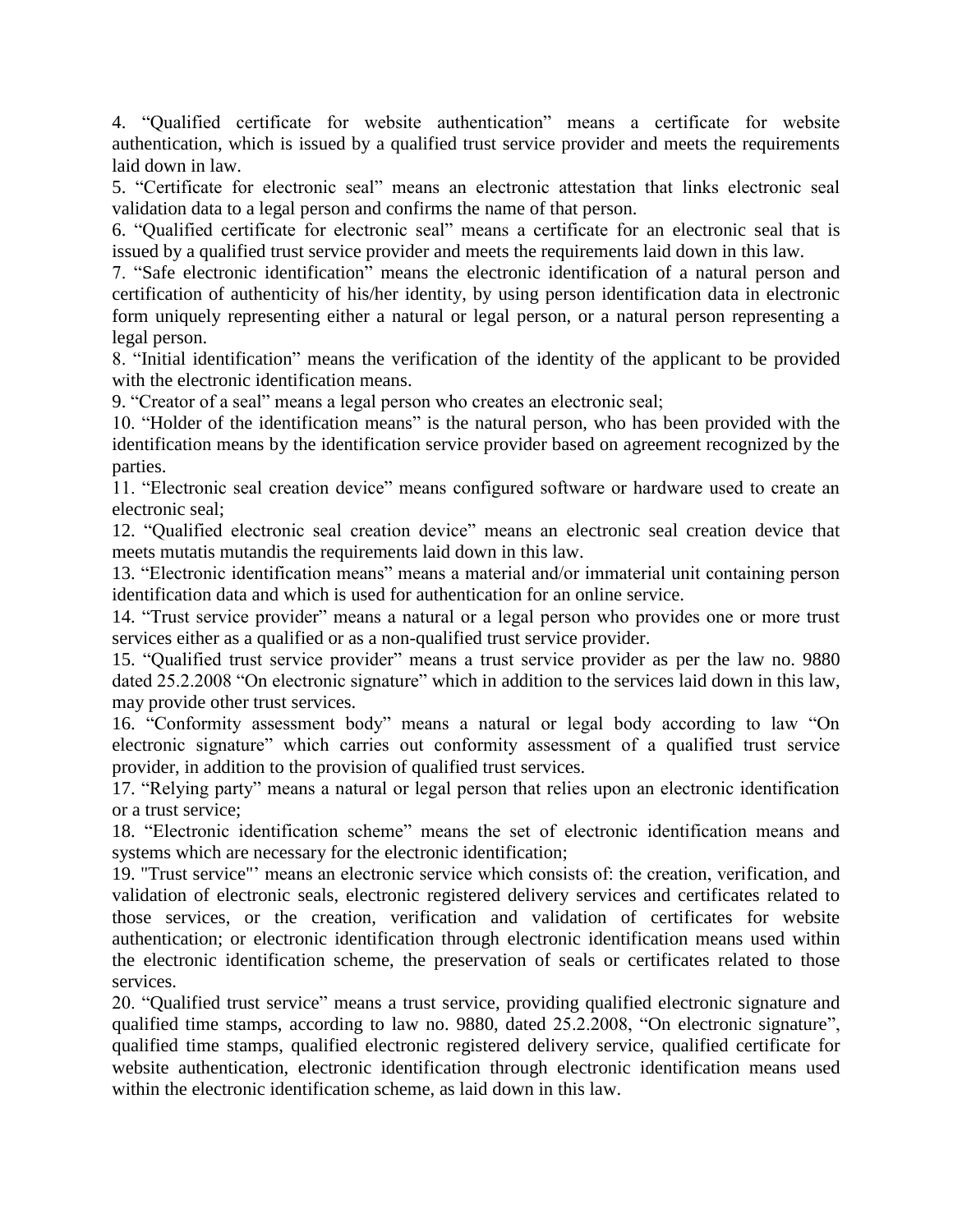21. "Electronic registered delivery service" means a service that makes it possible to transmit data between third parties by electronic means and provides evidence relating to the handling of the transmitted data, including proof of sending and receiving the data, and that protects transmitted data against the risk of loss, theft, damage or any unauthorised alterations;

22. "Qualified electronic registered delivery service" means an electronic registered delivery service which meets the requirements laid down in this law'

23. "Person identification data" means a set of data enabling the identity of a natural or legal person, or a natural person representing a legal person to be established;

24. "Electronic seal creation data" means unique data, which is used by the creator of the electronic seal to create an electronic seal;

25. "Validation data" means data that is used to validate an electronic signature or an electronic seal.

26. "Electronic transaction" means purchase or sale of goods or services, carried out by natural persons, legal persons, public or private, through computer networks.

27. "Validation" means the process of verifying and confirming that an electronic signature or a seal is valid.28. "Electronic seal' means data in electronic form, which is attached to or logically associated with other data in electronic form to ensure the latter's origin and integrity;

29. "Qualified electronic seal" means an electronic seal, which is created by a qualified electronic seal creation device, and that is based on a qualified certificate for electronic seal.

# **CHAPTER II SAFE ELECTRONIC IDENTIFICATION**

### **Article 4 Legal validity of safe electronic certification**

Safe electronic identification is made possible through electronic identification means issued according to the electronic identification scheme by qualified trust service providers for the purpose of providing electronic services. Personal data created through the safe electronic identification shall be considered true and taken for granted and they shall have same legal value as the data obtained from identification of a natural person through the official identification document.

# **Article 5 Guarantee provided by the electronic identification scheme**

The electronic identification scheme ensures high level of credibility as regards the claimed or asserted identity of the person and it is characterized by technical specifications, standards and related procedures, including technical checks which aim is to lower the risk of identity misuse or change. Technical specifications, standards and procedures for the levels of credibility of electronic identification shall be established by subordinate legal acts of the Council of Ministers.

# **Article 6 Requirements for the identification procedures**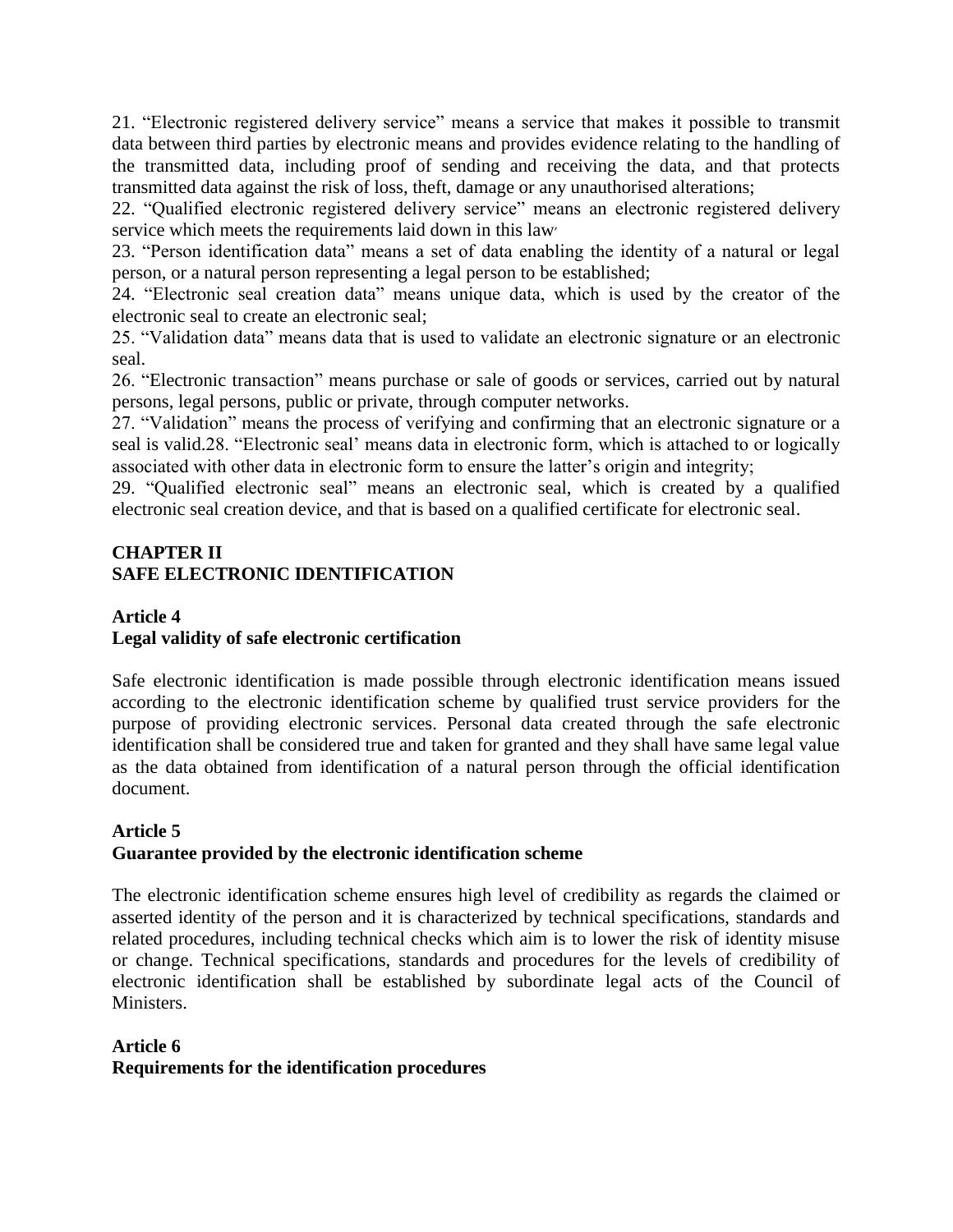The procedures of safe identification meet the following requirements:

1. Initial identification must meet the requirements defined in article 7 of this law, where related data must be verifiable at any time.

2. ensure identity of the holder of the identification means.

3. guarantee use by the holder of the identification means alone.

# **Article 7**

#### **Requirements for initial identification**

1. Initial identification is done based on the physical appearance of the applicant of the electronic identification means. The qualified trust service provider shall check diligently the identity of the applicant through the electronic identification document.

2. If the qualified trust service provider is not able to verify the identity of the applicant, the competent body issuing this document shall verify the identity and electronic identification document.

#### **Article 8**

# **Electronic certificate for electronic identification**

The electronic certificate necessary for the safe electronic identification shall contain at least:

a) information on the qualified trust service provider;

b) information on the certificate holder;

c) validity period of the certificate;

ç) certificate identification data;

d) possible restrictions to certificate use;

dh) public key of the certificate holder;

e) qualified electronic signature of the qualified trust service provider.

#### **Article 9**

#### **Provision with safe electronic identification means**

1. Provision with safe electronic identification means is based on a written agreement between the applicant for electronic identification means and trust service provider.

2. Validity period of identification means may be shorter than the validity period of the agreement.

3. Identification means are issued always to natural persons.

4. Every identification mean is linked solely to its holder.

#### **Article 10 Cooperation and interoperability**

Safe electronic identification service provider shall cooperate and interoperate with state and private institutions through the safe electronic identification schemes providing electronic services for the purpose of authentication of natural or legal persons.

#### **CHAPTER III**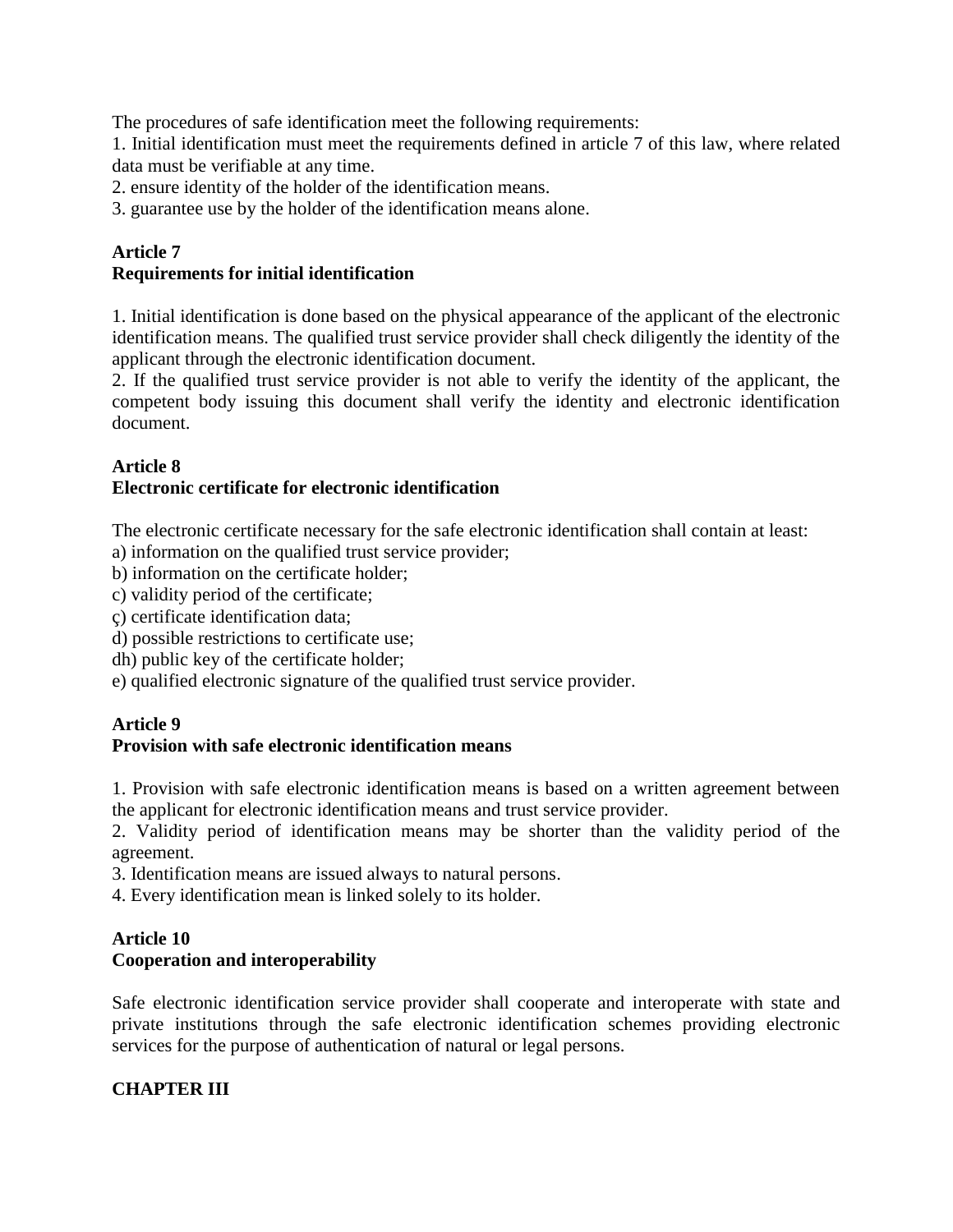# **TRUST SERVICES AND RESPONSIBLE AUTHORITY**

#### **Article 11 Accessibility for persons with disabilities**

Trust services provided and end-user products used in the provision of those services shall be made accessible for persons with disabilities.

#### **Article 12 Responsible authority**

The National Authority for Electronic Certification shall be in charge of enforcing this law.

#### **Article 13 Registration of trust service providers**

The Authority shall record the names of the qualified trust service providers and the names of those who have suspended their activity in accordance with article 31 of this law. This registry book shall be updated and published electronically.

# **Article 14 Termination of the activity of the trust service provider by the Authority**

The authority shall terminate temporarily, completely or partially the activity of qualified trust service providers, as foreseen in law no. 9880 dated 25.2.2008 "On electronic signature".

# **Article 15 Qualified certificates**

Issuing, repeal, revocation of qualified certificates shall be done as foreseen in law no. 9880 dated 25.2.2008 "On electronic signature".

#### **Article 16 Inspection and cooperation**

The authority inspecting the qualified trust service provider are bound to cooperate as foreseen in law no. 9880 dated 25.2.2008 "On electronic signature".

#### **CHAPTER IV TRUST SERVICE PROVIDER**

#### **Article 17 Requirements for the exercise of the trust service activity**

1. The trust service provider, within 30 days from the start of the service, shall submit to the Authority the request for registration of this service.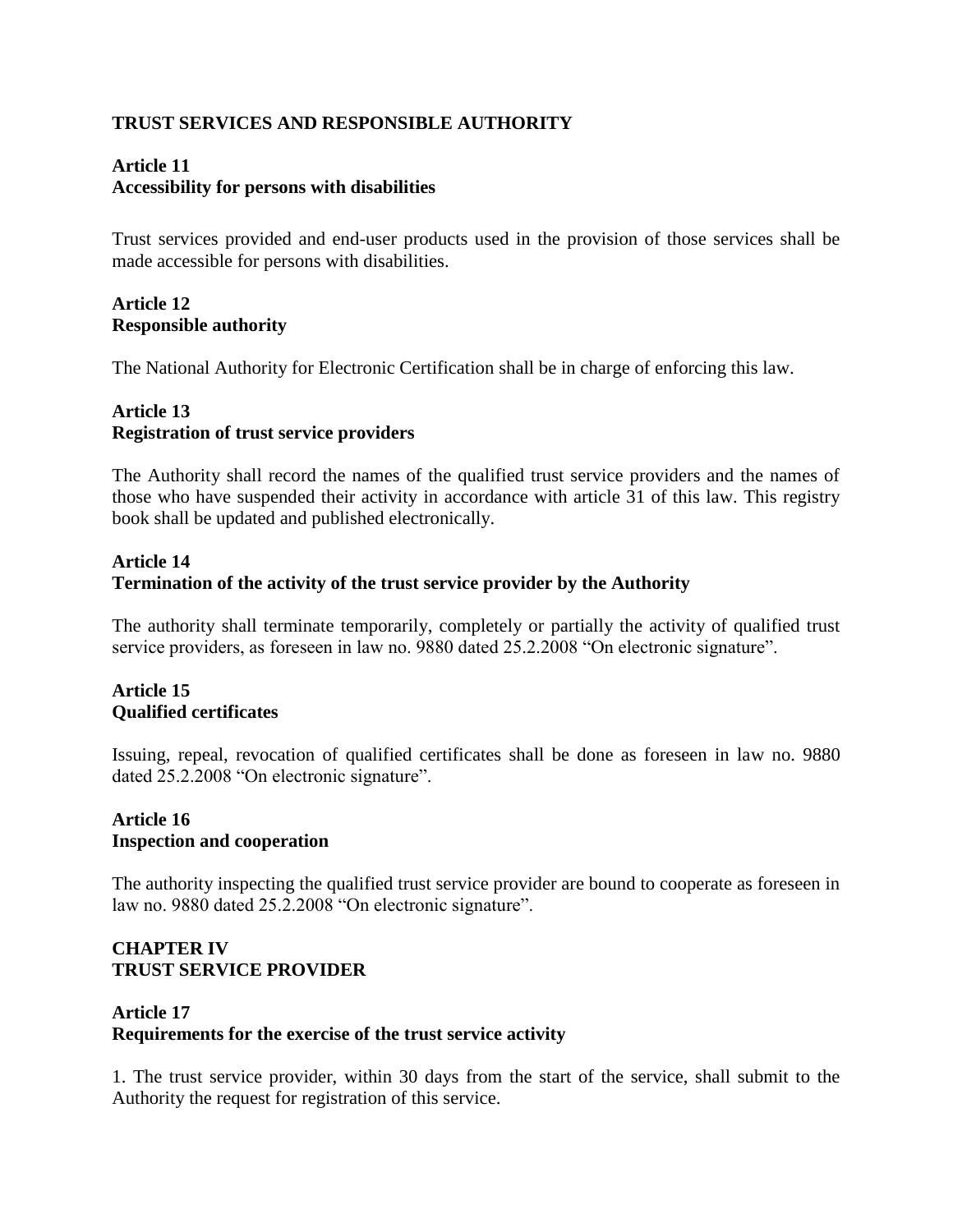2. The trust service provider must prove possession of:

a) necessary credibility and specialized knowledge appropriate for the activity of the trust service provider;

b) sufficient financial resources for the possible risk of liability for damages, in accordance with article 30 of this law.

3. Trust service provider shall employ reliable staff and make use of trustworthy products.

4. The supervisory body shall verify whether the trust service provider and the trust services provided by it comply with the requirements laid down in this law.

5. If the Authority concludes that the trust service provider and the trust services provided by it comply with the requirements of this law, the Authority shall grant it the qualified status.

6. Qualified trust service providers may begin to provide the qualified trust service after the qualified status has been awarded as referred to in paragraph 5 of this article.

7. The Authority shall, by means of instruction, define the formats and procedures for the purpose of this law.

8. The requirements and criteria to be met by the qualified trust service provider shall be defined in subordinate legal acts of the Council of Ministers.

#### **Article 18**

#### **Data protection and documentation of security measures**

Data protection from forgery and security of confidentiality of codes, documentation of security measures and qualified certificates by the qualified trust service provider are done in accordance with the provisions of the law no. 9880, dated 25.2.2008, "On electronic signature".

#### **Article 19 Reporting of the circumstances of failure to meet the requirements**

The qualified trust service provider shall ensure fulfilment of the conditions foreseen in article 17 of this law, during the period of exercise of the activity. Any circumstance which makes this impossible, shall be immediately reported to the Authority.

#### **Article 20**

#### **Transfer of tasks to the trust services**

The qualified trust service provider, when unable to perform the activity, may transfer to third persons the tasks foreseen in this law and subordinate legal acts issued in implementing the law, if the persons meet the requirements foreseen in this law for the exercise of the activity. The transfer does not exclude the responsibility of the service provider for the obligations deriving from this law.

#### **Article 21 Reporting to Authority by the qualified trust service provider**

Every qualified trust service provider shall submit a detailed annual report of its activity, not later than 31 March of the next year. Moreover, the qualified trust service provider shall report to the Authority whenever information is requested by the latter.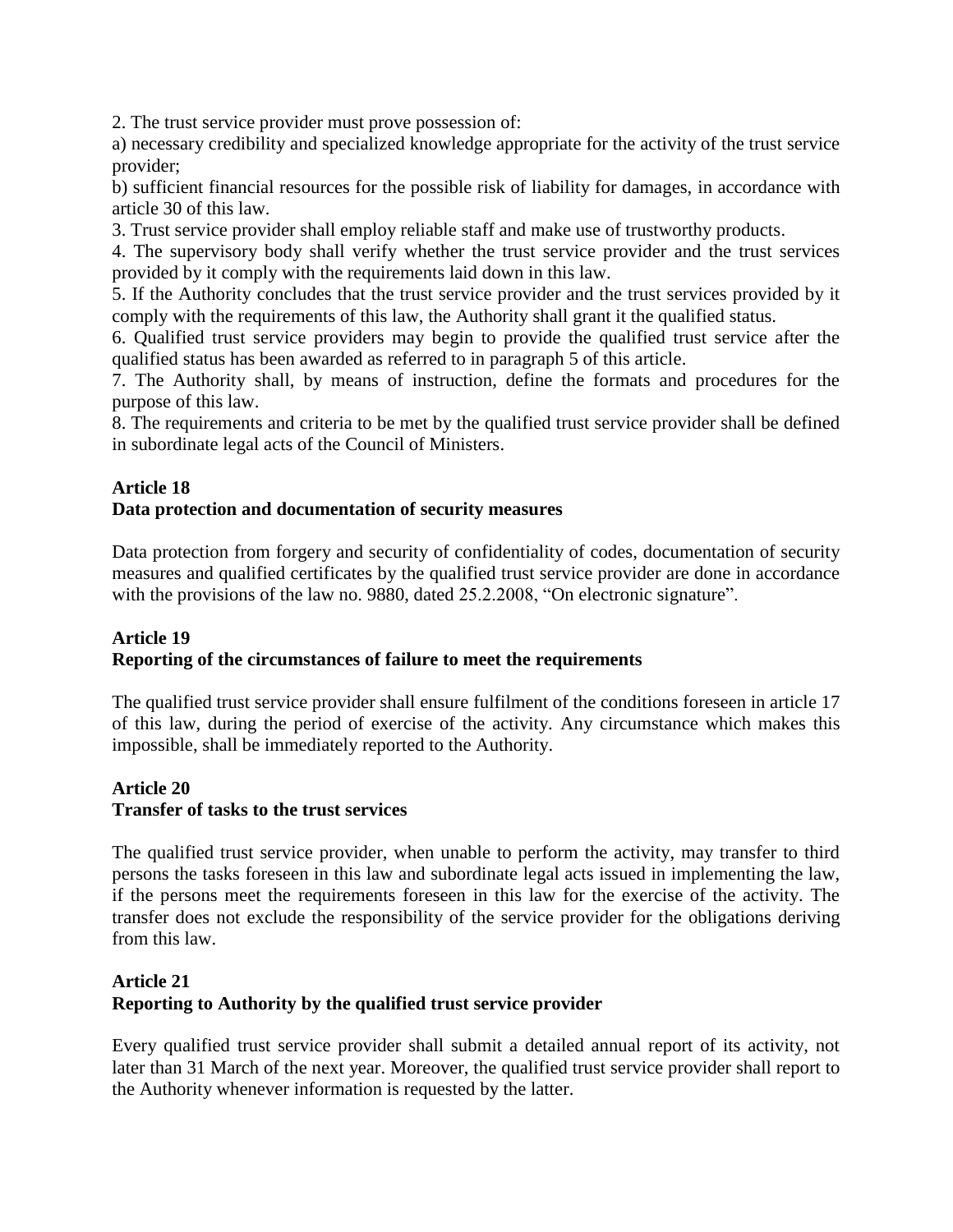# **CHAPTER V ELECTRONIC SEALS**

### **Article 22 Legal effects of electronic seals**

1. A qualified electronic seal shall be considered admissible in legal proceedings, irrespective of it being in electronic form.

2. A qualified electronic seal shall enjoy the presumption of integrity of the data and of correctness of the origin of that data to which the qualified electronic seal is linked.

3. A qualified electronic seal based on a qualified certificate issued by a qualified trust service provider shall have the same legal validity as the embossing seal.

# **Article 23**

# **Requirements for qualified electronic seals**

An electronic seal shall meet the following requirements:

1. it is uniquely linked to the creator of the seal.

2. it is capable of identifying the creator of the seal.

3. it is created using electronic seal creation data that the creator of the seal can use.

4. it is linked to the data to which it relates in such a way that any subsequent change in the data is detectable.

5. it is based on a qualified electronic certificate.

# **Article 24**

# **Qualified certificates for electronic seals**

Qualified certificates for electronic seals shall contain:

a) an indication, at least in a form suitable for automated processing, that the certificate has been issued as a qualified certificate for electronic seal;

b) a set of data unambiguously representing the qualified trust service provider issuing the qualified certificates including at least, for a legal person, the name and the unique identification number of the subject;

c) electronic seal validation data, which corresponds to the electronic seal creation data;

ç) details of the beginning and end of the certificate's period of validity;

d) the certificate identity code, which must be unique for the qualified trust service provider;

dh) the electronic signature or qualified electronic seal of the issuing qualified trust service provider;

e) the location where the certificate supporting the electronic signature or electronic seal referred to in letter "dh", of this article, is available free of charge;

ë) the location of the services that can be used to enquire as to the validity status of the qualified certificate; where the electronic seal creation data related to the electronic seal validation data is located in a qualified electronic seal creation device, an appropriate indication of this, at least in a form suitable for automated processing.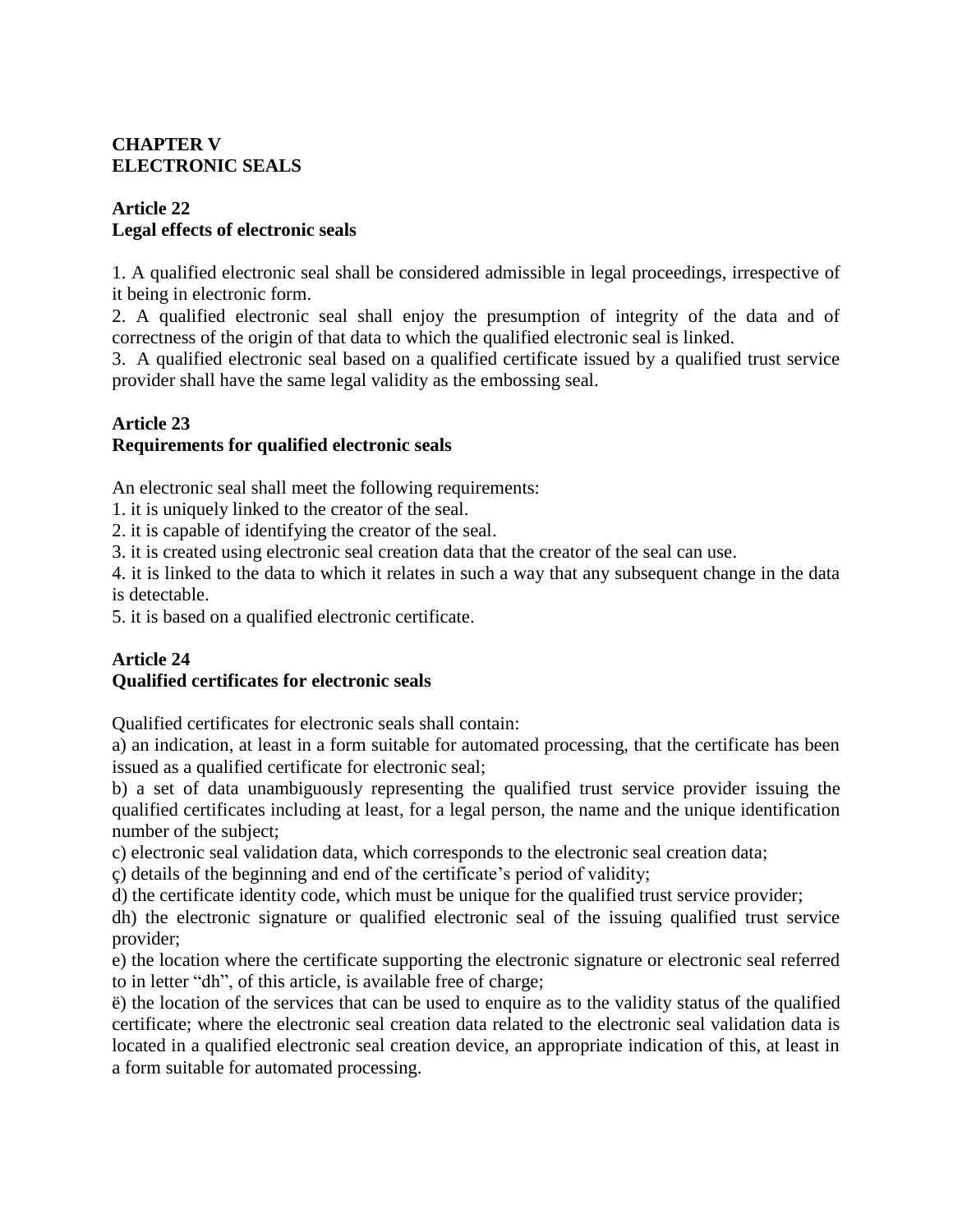#### **Article 25 Qualified electronic seal creation devices**

Qualified electronic seal creation devices must meet the requirements and technical specification for qualified electronic signature creation devices as stipulated in law no. 9880 dated 25.2.2008 "On electronic signature".

# **CHAPTER VI ELECTRONIC REGISTERED DELIVERY SERVICE**

### **Article 26 Legal effect of an electronic registered delivery service**

1. Data sent and received using an electronic registered delivery service shall be admitted in legal proceedings irrespective of their being in electronic form.

2. Data sent and received using a qualified electronic registered delivery service shall enjoy the presumption of the integrity of the data, the sending of that data by the identified sender, its receipt by the identified addressee and the accuracy of the date and time of sending and receipt.

# **Article 27**

# **Requirements for qualified electronic registered delivery services**

Qualified electronic registered delivery services shall meet the following requirements:

a) they are provided by one or more qualified trust service provider(s);

b) they ensure with a high level of confidence the identification of the sender;

c) they ensure the identification of the addressee before the delivery of the data;

ç) the sending and receiving of data is secured by a qualified electronic signature or a qualified electronic seal of a qualified trust service provider in such a manner as to preclude the possibility of the data being changed undetectably;

d) any change of the data needed for the purpose of sending or receiving the data is clearly indicated to the sender and addressee of the data;

dh) the date and time of sending, receiving and any change of data are indicated by a qualified electronic time stamp. In the event of the data being transferred between two or more qualified trust service providers, the requirements in points (a) to (dh) of this article shall apply to all the qualified trust service providers.

# **CHAPTER VII WEBSITE AUTHENTICATION**

# **Article 28**

# **Requirements for qualified certificates for website authentication**

Qualified certificates for website authentication shall contain:

a) an indication, at least in a form suitable for automated processing, that the certificate has been issued as a qualified certificate for website authentication;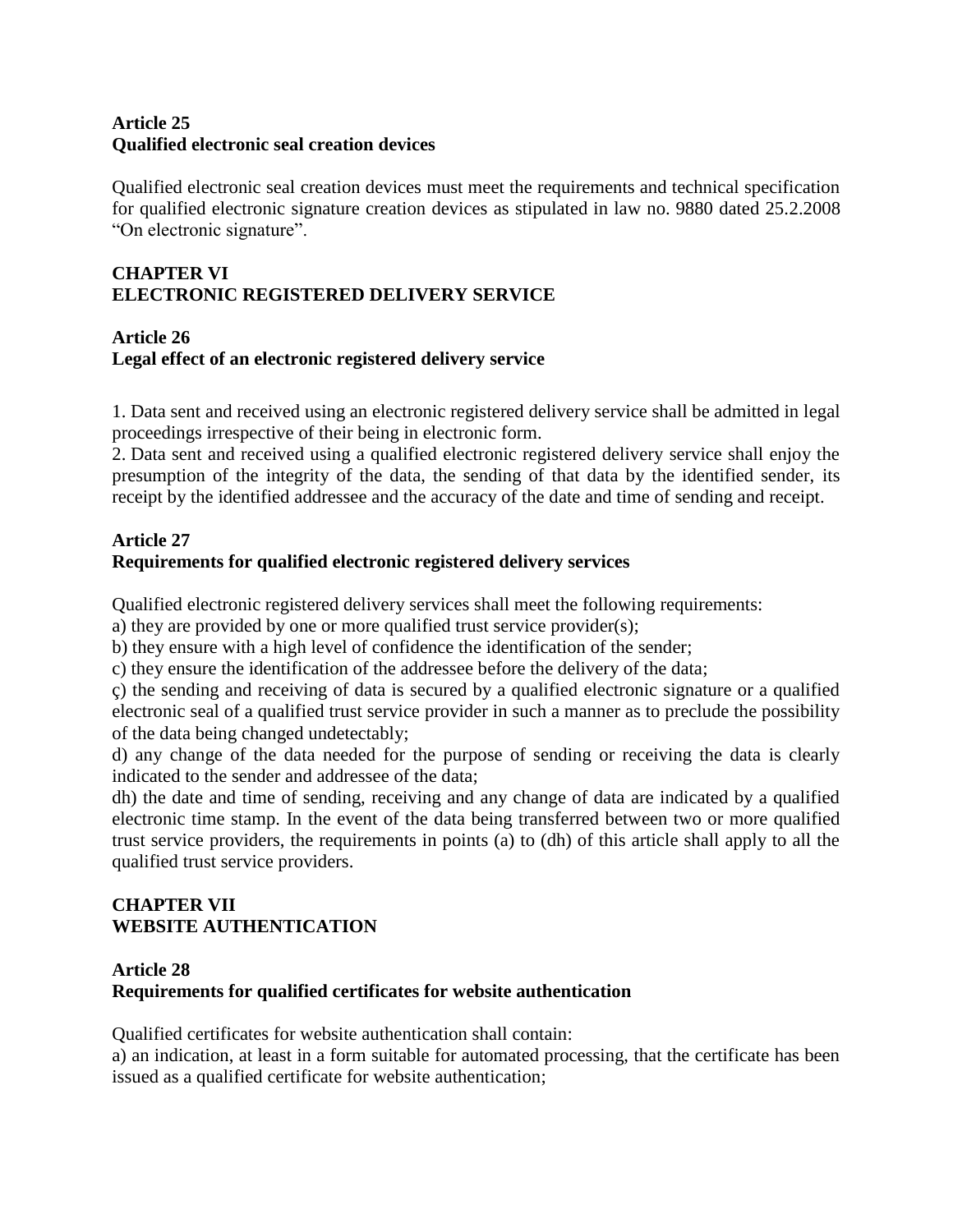b) a set of data unambiguously representing the qualified trust service provider issuing the qualified certificates including at least:

i) for a natural person: the name of the person to whom the certificate has been issued;

ii) for a legal person: the name and, where applicable, registration number as stated in the official records;

c) elements of the address, including the residence place, of the natural or legal person to whom the certificate is issued and, where applicable, as stated in the official records;

ç) the domain name(s) operated by the natural or legal person to whom the certificate is issued; d) details of the beginning and end of the certificate's period of validity;

dh) the certificate identity code, which must be unique for the qualified trust service provider;

e) the electronic signature or electronic seal of the issuing qualified trust service provider;

ë) the location where the certificate supporting the electronic signature or electronic seal referred to in letter (e) of this article is available free of charge;

f) the location of the certificate validity status services that can be used to enquire as to the validity status of the qualified certificate.

### **CHAPTER VIII LEGAL LIABILITY**

#### **Article 29 Indemnification**

1. The qualified trust service provider shall indemnify third persons for any damage caused, in the following cases:

a) it violates the requirements of this law and subordinate legal acts issued in implementing the law;

b) its products for qualified trust services of technical safety do not function properly.

2. The qualified trust service provider shall be exempt from the obligation to pay damages if it proves that it has acted in absence of fault or third persons have been aware of the existence of the grounds foreseen in paragraph 1 of this Article.

3. Where qualified trust service providers duly inform their customers in advance of the limitations on the use of the services they provide and where those limitations are recognisable to third parties, qualified trust service providers shall not be liable for damages arising from the use of services exceeding the indicated limitations.

4. The burden of proving intention or negligence of a non-qualified trust service provider shall lie with the natural or legal person claiming the damage referred to above.

#### **Article 30 Assets warranty**

The qualified trust service provider shall be obliged to take the adequate financial measures to ensure fulfilment of the legal obligations according to the stipulations of the law no. 9880 dated 25.2.2008 "On electronic signature".

# **Article 31**

#### **Actions following termination of activity of the qualified trust service provider**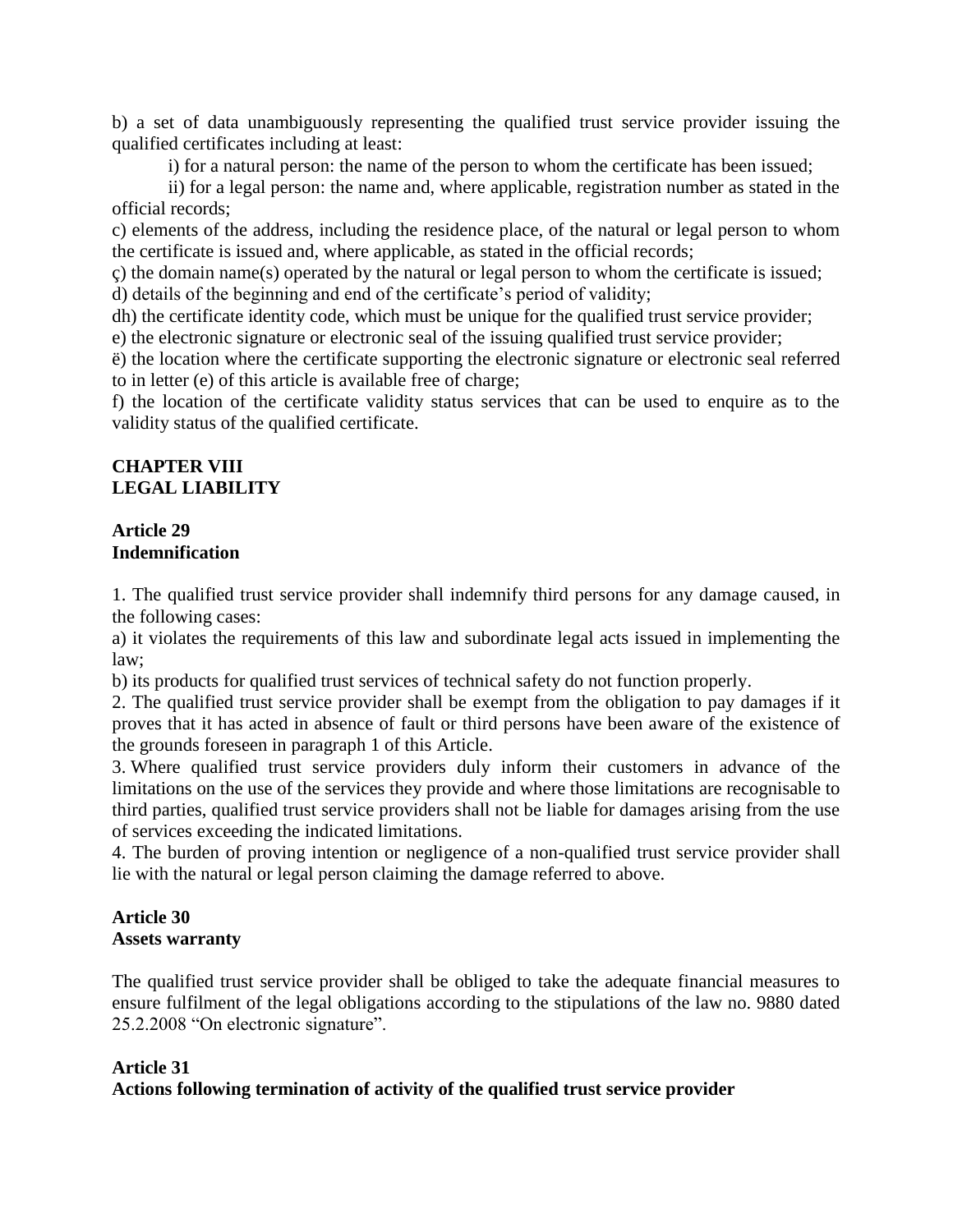1. The qualified trust service provider shall immediately report to the Authority for the termination of the exercise of activity.

2. In case of activity termination, the qualified trust service provider must immediately:

a) see to that the valid certificates are transferred under another trust service provider and support the substitute provider by making all the necessary data available to the latter;

b) if provisions of letter "a" of this paragraph are impossible to be applied, revoke all the valid electronic certificates;

c) inform the holder of electronic certificates of the termination of the activity and related consequences.

# **Article 32 Data use and delivery**

Data use and delivery by the qualified trust service provider shall be done in accordance with the law no. 9880 dated 25.2.2008 "On electronic signature".

### **Article 33 Conformity assessment body**

Conformity assessment body shall meet the requirements foreseen in law no. 9880 dated 25.2.2008 "On electronic signature".

#### **Article 34 Acceptance and use of foreign products**

Trust products created by qualified trust service provider outside the Republic of Albania shall be recognised only based on the respective agreement signed by the Republic of Albania with the other states.

#### **Article 35 Fees**

Council of Ministers, on the proposal of the competent minister shall approve the amount and types of fees to be paid by the qualified trust service provider to the Authority in implementing the obligations defined in this law. The fee amount may not be higher than the costs of the service provider by the Authority.

#### **CHAPTER IX ADMINISTRATIVE MEASURES**

#### **Article 36 Administrative offences**

The following offences, unless they constitute criminal offences, shall be considered administrative offences and the following penalties shall apply: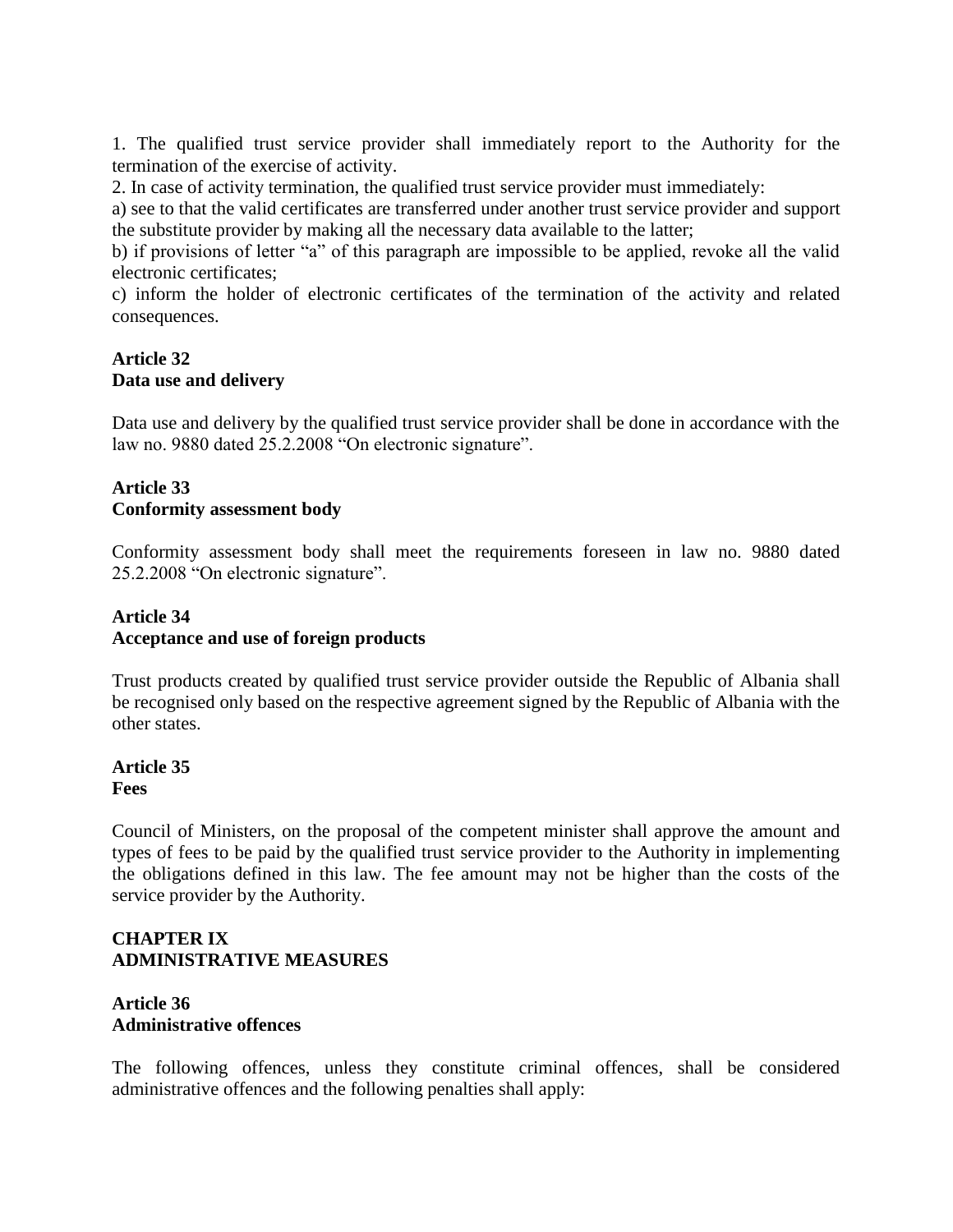1. 1 million ALL fine for the following offences:

a) failing to meet the requirements for the exercise of the activity, according to article 17 of this law;

b) failing to meet the requirements laid down in article 18 of this law;

c) failing to cooperate with the Authority, in implementing articles 16, 21 and 32 of this law.

2. 2 million ALL fine for the following offences:

a) failing to notify initiation of the activity, according to article 17 of this law;

b) failing to meet the requirements and conditions for the safe identification, according to article 6 and 7 of this law;

c) failing to take the measures required after termination of the trust service, according to article 31 of this law.

Income generated from the fines shall be disbursed to the State Budget.

#### **Article 37 Other measures**

Where the Authority, irrespective of the measures foreseen in article 36, and also the requirements laid down in article 14 of this law, reasonably deems that breaches are to the extent or of that kind to infringe integrity and reliability of the service providers, the Authority shall temporarily, completely or partially, terminate the activity of trust service providers.

#### **Article 38 Appeal and execution**

1. The decision imposing fines or activity termination measure may be appealed against with the responsible minister within 10 days from notification.

2. The minister shall take a decision within 30 days. The decision may be appealed against with the administrative court within 45 days from the date of promulgation or notification.

3. Review of administrative offences, appeal and execution of decisions shall be done in compliance with the law on "Administrative offences".

#### **CHAPTER X FINAL PROVISIONS**

# **Article 39 Subordinate legal acts**

The Council of Ministers is tasked, within 6 months from the entry into force of this law, with issuing subordinate legal acts in implementing article 5, 17 and 35 of this law.

#### **Article 40 Entry into force**

This law enters into force 15 days after publication in the Official Gazette. Adopted on 1.10.2015